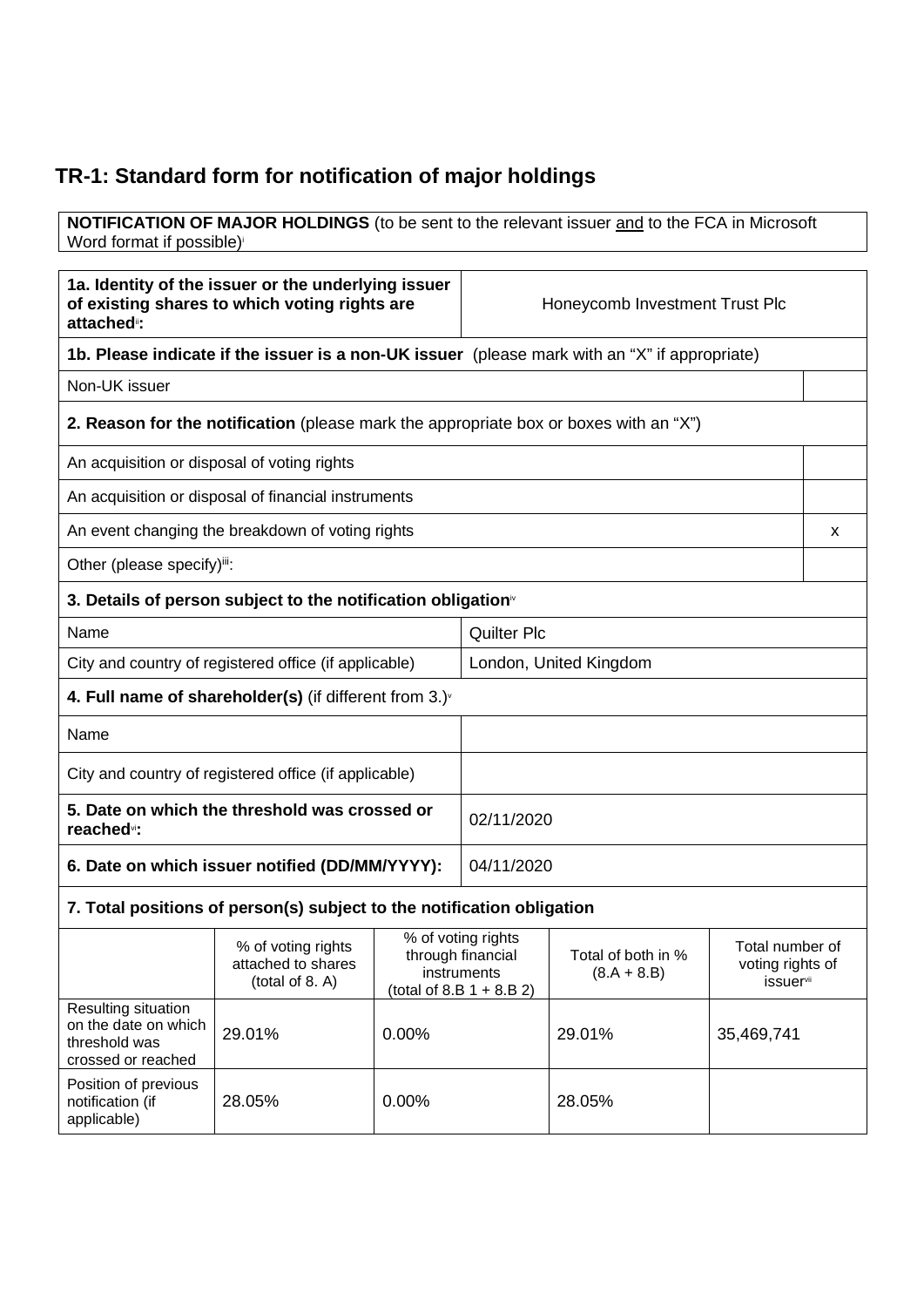## **8. Notified details of the resulting situation on the date on which the threshold was crossed or reached**viii

## **A: Voting rights attached to shares**

| Class/type of<br>shares    | Number of voting rights <sup>ix</sup>                         |                                                                       | % of voting rights                                            |                                                                    |
|----------------------------|---------------------------------------------------------------|-----------------------------------------------------------------------|---------------------------------------------------------------|--------------------------------------------------------------------|
| ISIN code (if<br>possible) | <b>Direct</b><br>(Art 9 of Directive<br>2004/109/EC) (DTR5.1) | <b>Indirect</b><br>(Art 10 of Directive<br>2004/109/EC)<br>(DTR5.2.1) | <b>Direct</b><br>(Art 9 of Directive<br>2004/109/EC) (DTR5.1) | <b>Indirect</b><br>(Art 10 of Directive<br>2004/109/EC) (DTR5.2.1) |
| GB00BYZV3G25               |                                                               | 10,290,645                                                            |                                                               | 29.01%                                                             |
|                            |                                                               |                                                                       |                                                               |                                                                    |
|                            |                                                               |                                                                       |                                                               |                                                                    |
| <b>SUBTOTAL 8. A</b>       | 10,290,645                                                    |                                                                       | 29.01%                                                        |                                                                    |

| B 1: Financial Instruments according to Art. 13(1)(a) of Directive 2004/109/EC (DTR5.3.1.1 (a)) |                                      |                                         |                                                                                                        |                    |
|-------------------------------------------------------------------------------------------------|--------------------------------------|-----------------------------------------|--------------------------------------------------------------------------------------------------------|--------------------|
| <b>Type of financial</b><br>instrument                                                          | <b>Expiration</b><br>$date^{\times}$ | Exercise/<br><b>Conversion Periodxi</b> | <b>Number of voting rights</b><br>that may be acquired if<br>the instrument is<br>exercised/converted. | % of voting rights |
|                                                                                                 |                                      |                                         |                                                                                                        |                    |
|                                                                                                 |                                      |                                         |                                                                                                        |                    |
|                                                                                                 |                                      |                                         |                                                                                                        |                    |
|                                                                                                 |                                      | <b>SUBTOTAL 8. B 1</b>                  |                                                                                                        |                    |

| 2004/109/EC (DTR5.3.1.1 (b))       |                               |                                             | B 2: Financial Instruments with similar economic effect according to Art. 13(1)(b) of Directive |                            |                    |
|------------------------------------|-------------------------------|---------------------------------------------|-------------------------------------------------------------------------------------------------|----------------------------|--------------------|
| Type of<br>financial<br>instrument | <b>Expiration</b><br>$date^x$ | Exercise/<br><b>Conversion</b><br>Period xi | <b>Physical or</b><br>cash<br><b>settlement</b> xii                                             | Number of<br>voting rights | % of voting rights |
|                                    |                               |                                             |                                                                                                 |                            |                    |
|                                    |                               |                                             |                                                                                                 |                            |                    |
|                                    |                               |                                             |                                                                                                 |                            |                    |
|                                    |                               |                                             | <b>SUBTOTAL</b><br>8.B.2                                                                        |                            |                    |